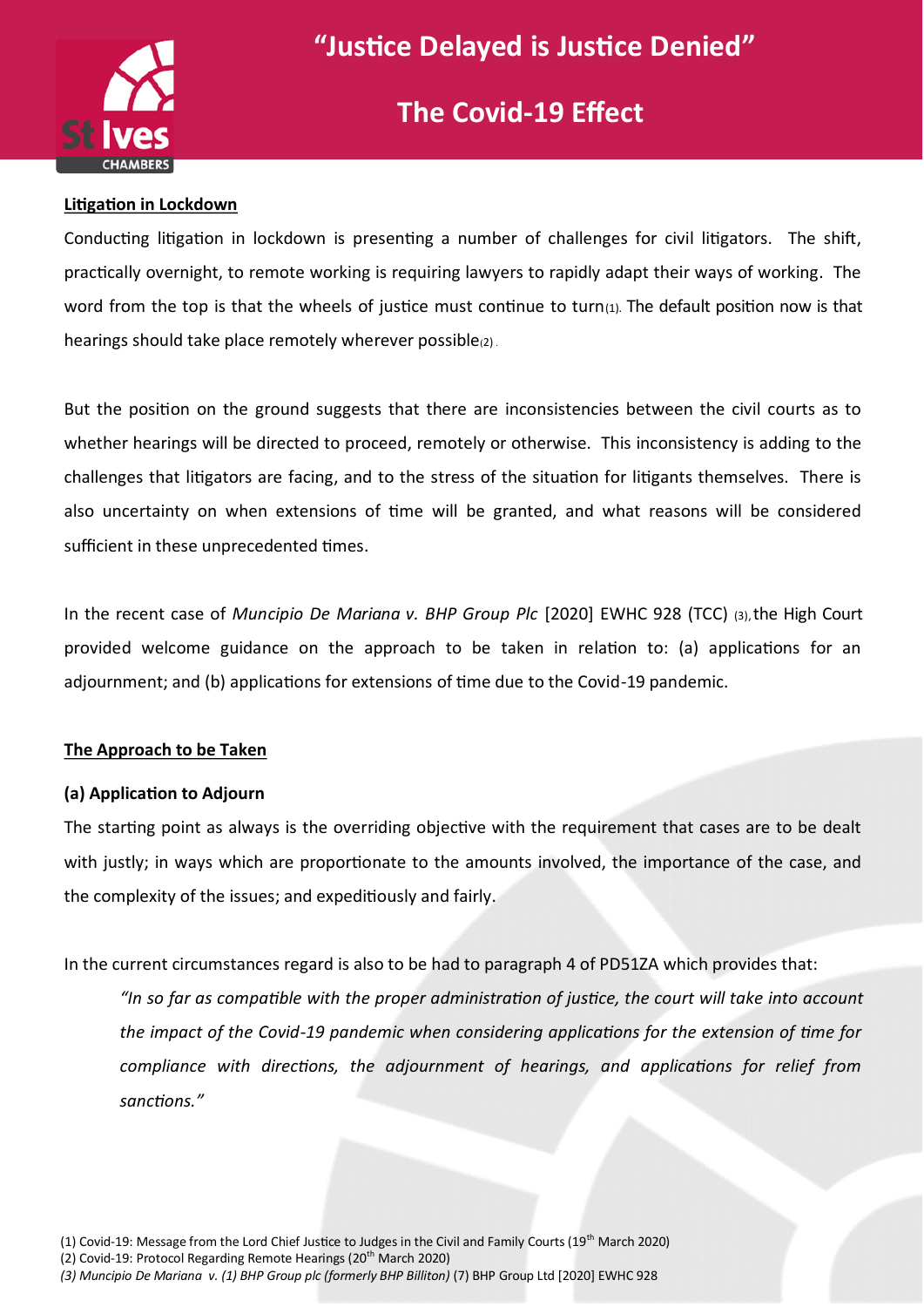

### **The Covid-19 Effect Continued...**

In *Muncipio De Mariana v. BHP Group Plc,* HHJ Eyre QC considered some of the previous cases dealing with the Covid-19 pandemic, and picked out the following important points:

- *National Bank of Kazakhstan v. Bank of New York Mellon* (19<sup>th</sup> March 2020, Unreported): In this case, Teare J declined to adjourn a trial fixed for the following week which could not, because of the measures required to address the pandemic, be held in the traditional face to face manner. Instead he permitted only a short adjournment of the start date so as to enable arrangements for remote conferencing to be put in place and required the parties to cooperate in this regard. Teare J considered that *"the courts exist to resolve disputes"* and that they should strive to continue to do so even when that involves doing so by way of remote hearings. In a first for the Commercial Court, the trial was live streamed and transcripts published (4).
- *Re Smith Technologies* (26<sup>th</sup> March 2020, Unreported): Insolvency and Companies Court Judge Jones noted the approach taken by Teare J and similarly rejected an application to adjourn a trial made by reference to the difficulties flowing from the consequences of the pandemic although he did leave open the possibility of adjournment for particular health reasons. Judge Jones was of the view that the difficulties arising from self-isolation and from parties and their lawyers being in different locations were to be addressed robustly and that the parties were to be expected to take proactive measures to overcome such difficulties (paragraph  $7 - 13$ ).
- *Re Blackfriars Ltd* [2020] EWHC 845 (Ch): Deputy High Court Judge John Kimbell QC addressed an application made on  $1^{st}$  April 2020 to adjourn a trial listed for five weeks beginning in June 2020. The Deputy Judge refused the adjournment and required the parties to cooperate in exploring the ways in which the trial could proceed by way of a remote hearing. After considering the effect of the Coronavirus Act 2020; the regulations made under it; the Lord Chief Justice's guidance; the Remote Hearing Protocol; the decision of Teare J; and PD51Y, the Deputy Judge held at paragraph 32:

*"There is ... a clear and consistent message which emerges from the material I have referred to. The message is that as many hearings as possible should continue and they should do so remotely as long as that can be done safely."*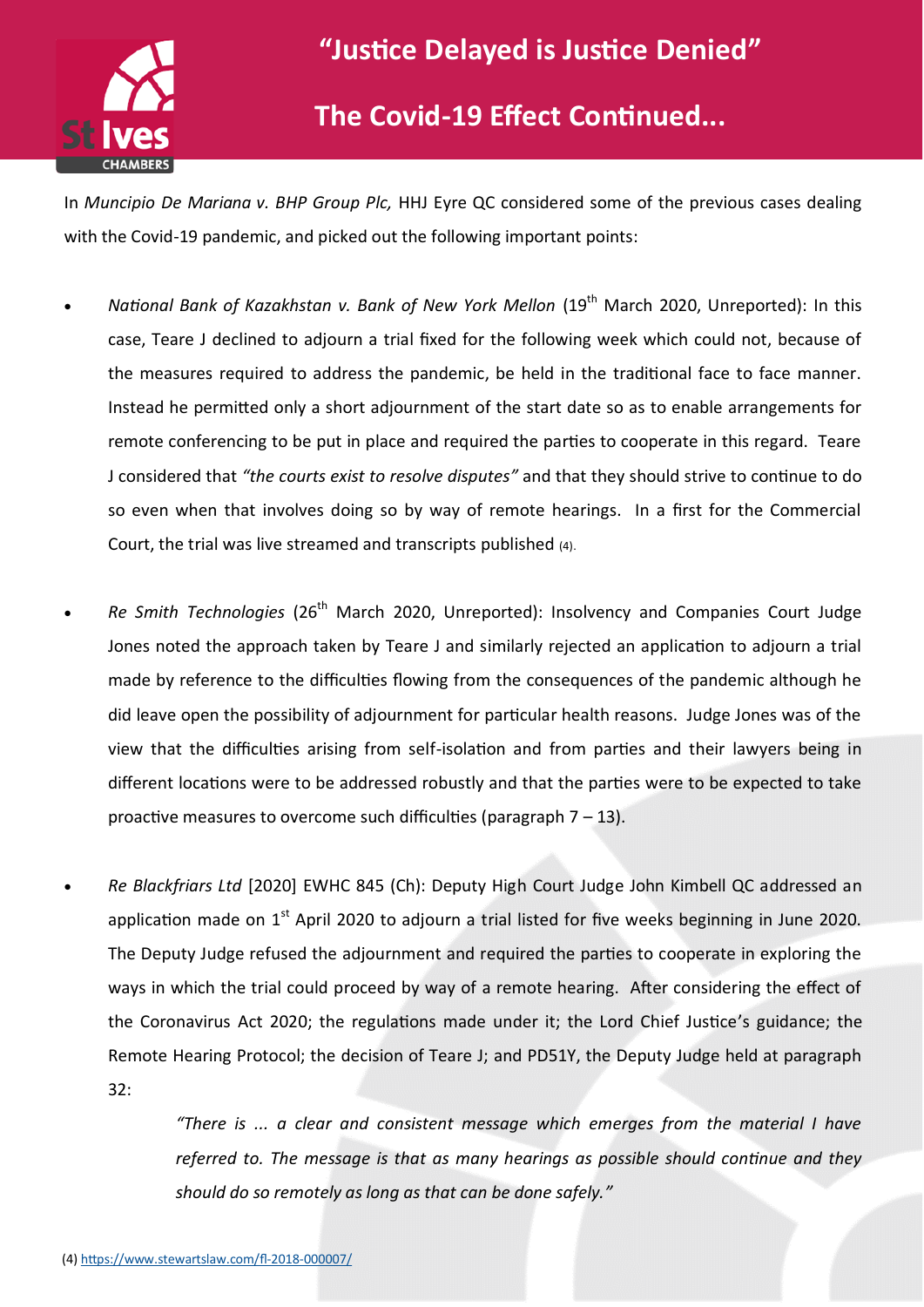

### **The Covid-19 Effect Continued...**

Drawing together the authorities, protocols and guidance, HHJ Eyre QC concluded that the following principles govern the question of whether a particular hearing should be adjourned if the case cannot be heard face to face or whether instead there should be a remote hearing:

- i. Regard must be had to the importance of the continued administration of justice. Justice delayed is justice denied even when the delay results from a response to the currently prevailing circumstances.
- ii. There is to be a recognition of the extent to which disputes can in fact be resolved fairly by way of remote hearings.
- iii. The courts must be prepared to hold remote hearings in circumstances where such a move would have been inconceivable only a matter of weeks ago.
- iv. There is to be rigorous examination of the possibility of a remote hearing and of the ways in which such a hearing could be achieved consistent with justice before the court should accept that a just determination cannot be achieved in such a hearing.
- v. Inevitably the question of whether there can be a fair resolution is possible by way of a remote hearing will be case-specific. A multiplicity of factors will come into play and the issue of whether and if so to what extent live evidence and cross-examination will be necessary is likely to be important in many cases. There will be cases where the court cannot be satisfied that a fair resolution can be achieved by way of a remote hearing.

#### **(b) Application for Extension**

As to the correct approach to be taken to applications for an extension of time in the context of the Covid -19 pandemic, HHJ Eyre QC held that such applications are to be determined by having regard to the overriding objective; paragraph 4 of PD51ZA; and the protocols and guidance referred to above. The following principles were said to be of particular importance:

- i. The objective if it is achievable must be to be keep to existing deadlines and where that is not realistically possible to permit the minimum extension of time which is realistically practicable. The prompt administration of justice and compliance with court orders remain of great importance even in circumstances of a pandemic.
- ii. The court can expect legal professionals to make appropriate use of modern technology. Just as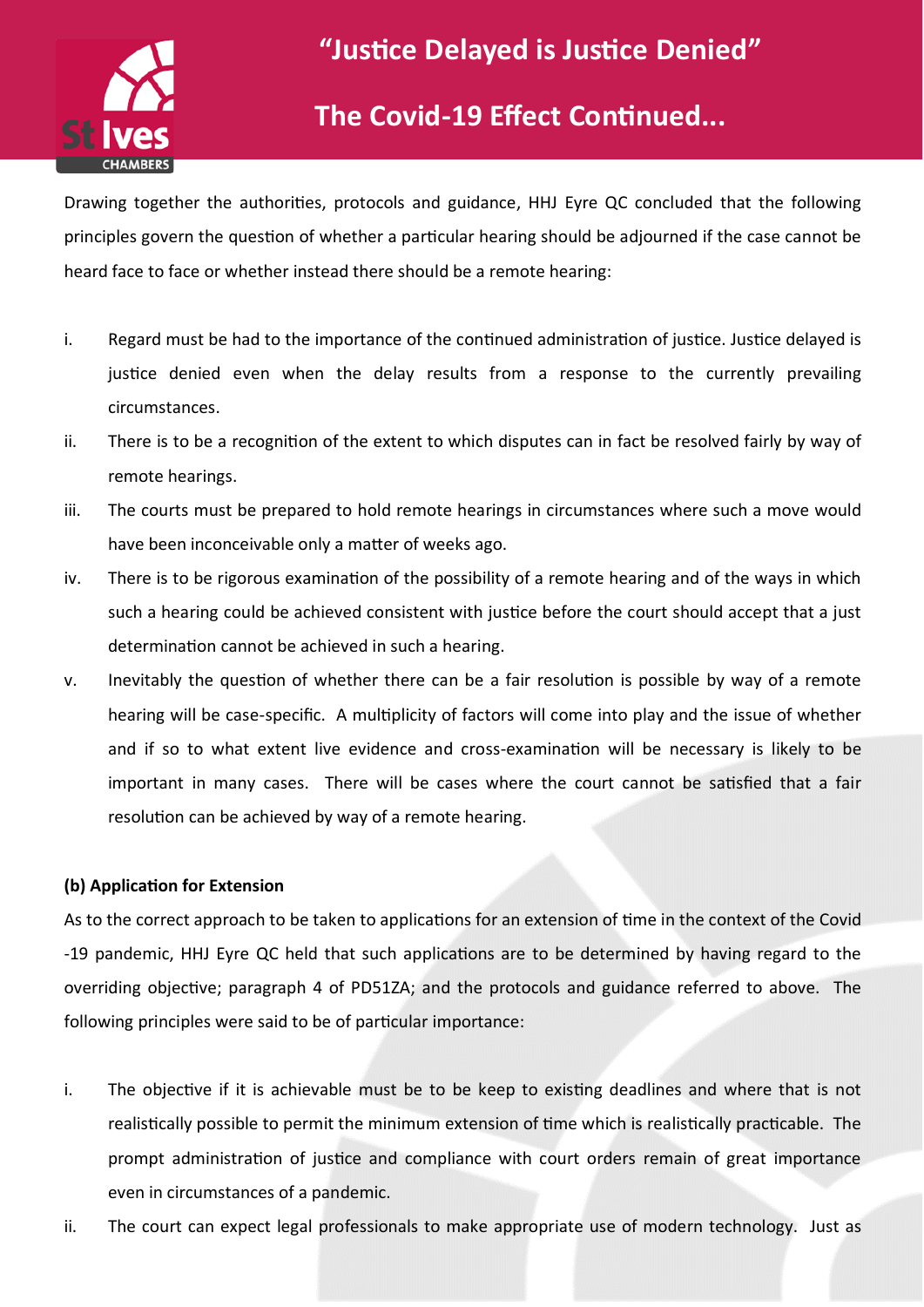

### **The Covid-19 Effect Continued...**

the courts are accepting that hearings can properly be heard remotely in circumstances where this would have been dismissed out of hand only a few weeks ago so the court can expect legal professionals to use methods of remote working and of remote contact with witnesses and others.

- iii. While recognising the real difficulties caused by the pandemic and by the restrictions imposed to meet it the court can expect legal professionals to seek to rise to that challenge. Lawyers can be expected to go further than they might otherwise be expected to go and particularly is this so where there is a deadline to be met (and even more so when failing to meet it will jeopardise a trial date). Crucially, the Judge said: *"It is not enough for those involved simply to throw up their hands and to say that because there are difficulties deadlines cannot be kept."*
- iv. The approach which is required of lawyers can also be expected from those expert witnesses who are themselves professionals. However, rather different considerations are likely to apply where the persons who will need to take particular measures are private individuals falling outside those categories.
- v. The court should be willing to accept evidence and other material which is rather less polished and focused than would otherwise be required if that is necessary to achieve the timely production of the material.
- vi. However, the court must also take account of the realities of the position and while requiring lawyers and other professionals to press forward care must be taken to avoid requiring compliance with deadlines which are not achievable even with proper effort.
- vii. It is in the light of that preceding factor that the court must be conscious that it is likely to take longer and require more work to achieve a particular result by remote working than would be possible by more traditional methods.
- viii. The court must also have regard to the consequences of the restrictions on movement and the steps by way of working from home which have been taken to address the pandemic. In current circumstances the remote dealings are not between teams located in well-equipped offices with teams of IT support staff at hand. Instead they are being conducted from a number of different locations with varying amounts of space; varying qualities of internet connection; and with such IT support as is available provided remotely. It is to be acknowledged that those working from home may also have caring responsibilities for children or others.
- ix. Those factors are to be considered against the general position that an extension of time which requires the loss of a trial date has much more significance and will be granted much less readily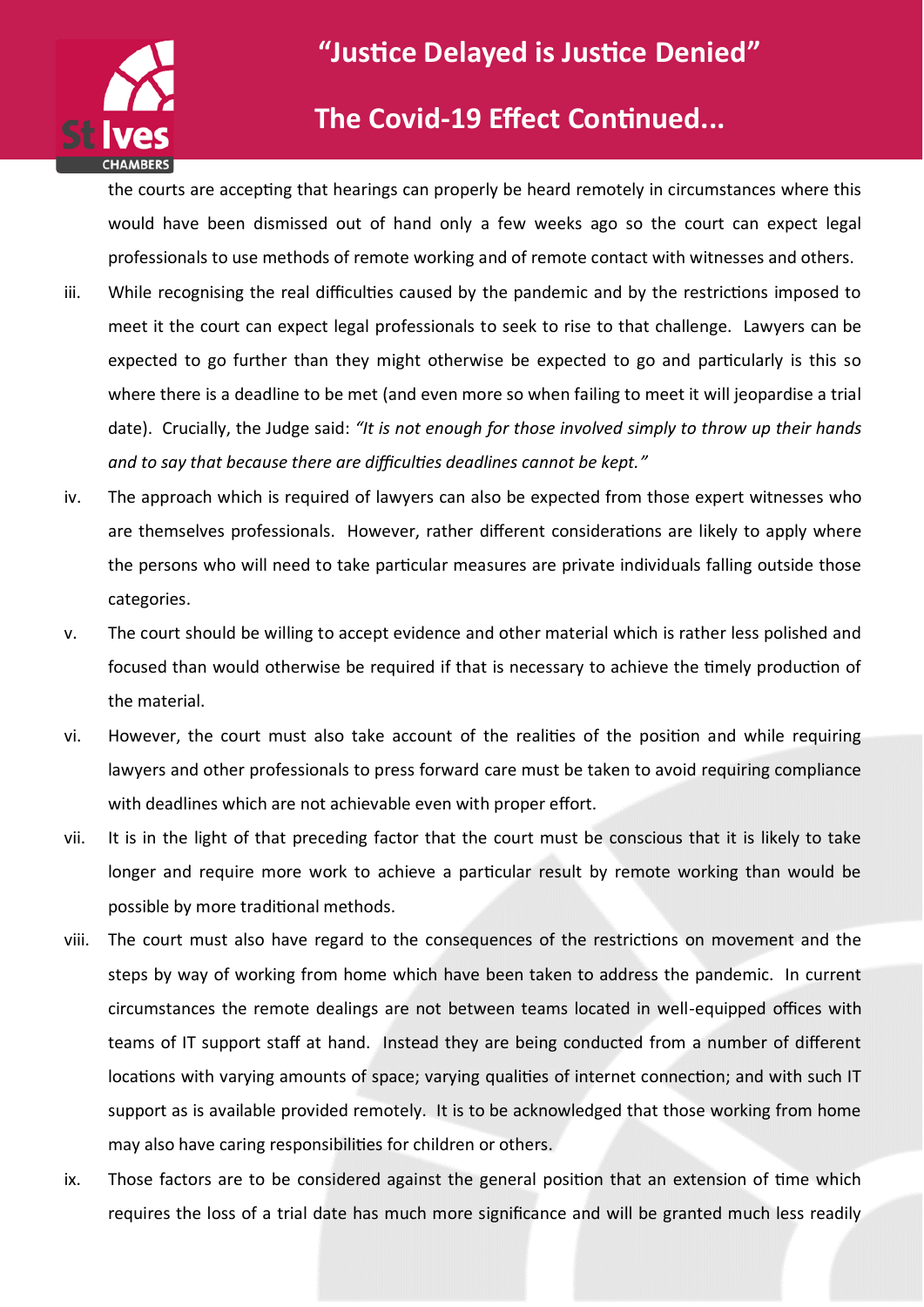

### **The Covid-19 Effect Continued...**

than an extension of time which does not have that effect. Even in the current circumstances, before acceding to an application for an extension of time which would cause the loss of a trial date the court must be confident that there is no alternative compatible with dealing fairly with the case.

#### **Resolution of Application**

Applying the above principles, the High Court was satisfied that the Defendants had shown that even when all proper allowance was made for the use of technology and for the making of extra efforts the exercise of preparing their evidence in reply would take significantly longer than was provided for in the existing timetable. The points made by the Defendants as to the difficulties of remote working and the scale of the task to be undertaken were considered to be compelling in their particular case. The Judge concluded that it would not be practicable for the reply evidence to be prepared in time, and that this was not due to any failing or deficiency on the part of the Defendants. He therefore granted the extension of time sought.

The granting of the extension meant that the original hearing listed in June 2020 had to be vacated. The Defendants invited the court to re-list the hearing in the Autumn where there was a far greater prospect of it being held face to face. The Claimants pressed the court to re-list the hearing in July on the basis that it would be possible to deal with it remotely. The Judge agreed with the Claimants and re-fixed the hearing to commence in July 2020. He was particularly persuaded by the fact that there would be no live evidence given that it was a jurisdictional challenge and therefore the hearing was capable of being fairly determined remotely. A longer time estimate was given to allow for any difficulties that may arise.

#### **Justice Delayed is Justice Denied**

The decision in *Muncipio De Mariana v. BHP Group Plc* provides a helpful framework for parties to assess whether an application for an extension or an adjournment is likely to be granted. The decision also makes clear that it is not enough for parties to simply use Covid-19 as a reason for not being able to comply with deadlines. Good reasons must be provided to persuade the court that it is not possible for a particular direction to be complied with even when all proper allowance is made for the use of technology and for the making of extra efforts. Going forward, litigators will be expected to use imaginative and innovative methods of working; and to acquire the new skills needed for the effective